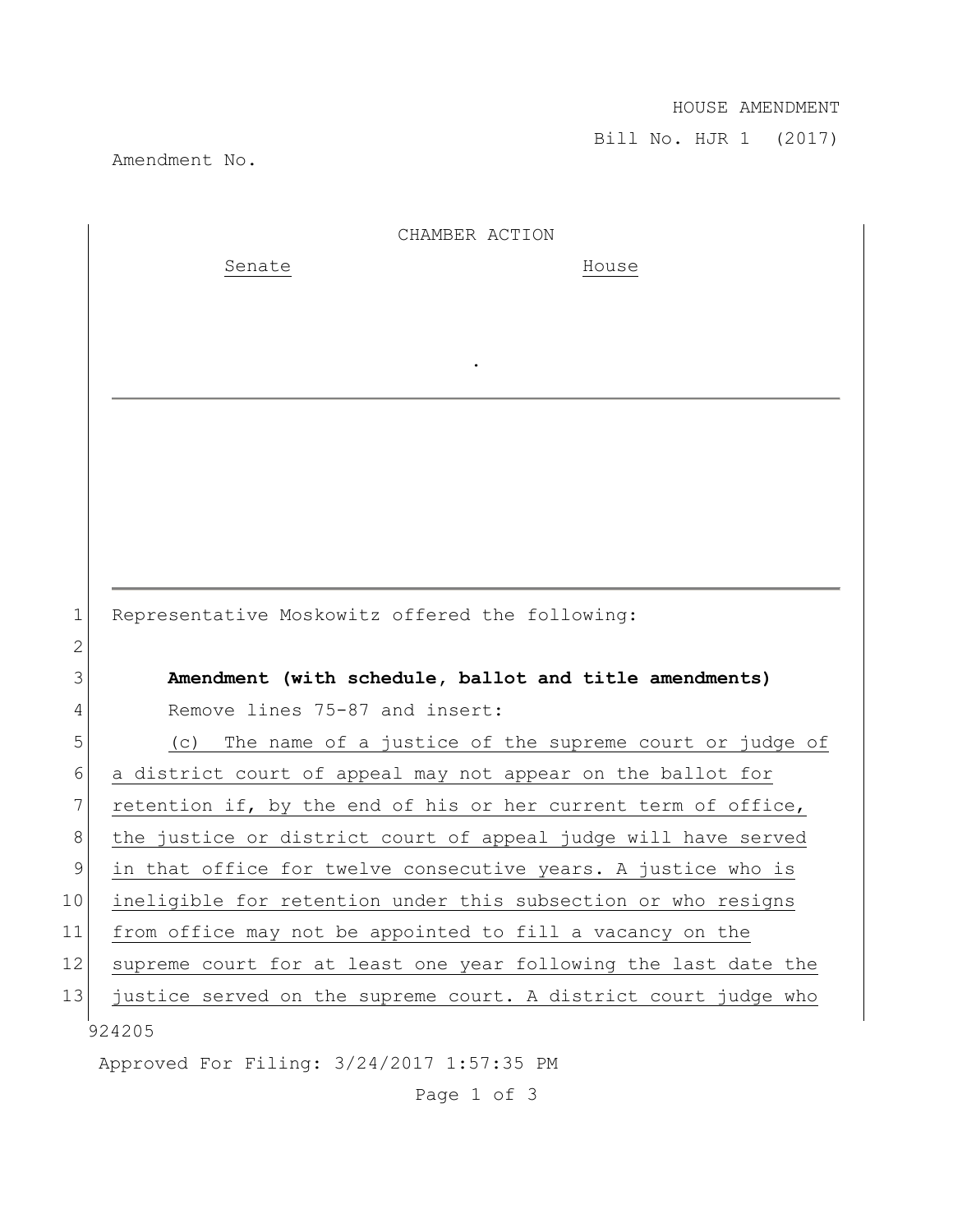## HOUSE AMENDMENT

Bill No. HJR 1 (2017)

Amendment No.

| is ineligible for retention under this subsection or who resigns<br>from office may not be appointed to fill a vacancy on any<br>district court of appeal for at least one year following the<br>last date the judge served on the district court.<br>The name of a circuit court judge may not appear on<br>the ballot for reelection if, by the end of his or her current<br>term of office, the circuit court judge will have served in that<br>office for twelve consecutive years. A circuit court judge who<br>is ineligible for reelection under this subsection or who<br>resigns from office may not be appointed or seek to fill a |
|----------------------------------------------------------------------------------------------------------------------------------------------------------------------------------------------------------------------------------------------------------------------------------------------------------------------------------------------------------------------------------------------------------------------------------------------------------------------------------------------------------------------------------------------------------------------------------------------------------------------------------------------|
|                                                                                                                                                                                                                                                                                                                                                                                                                                                                                                                                                                                                                                              |
|                                                                                                                                                                                                                                                                                                                                                                                                                                                                                                                                                                                                                                              |
|                                                                                                                                                                                                                                                                                                                                                                                                                                                                                                                                                                                                                                              |
|                                                                                                                                                                                                                                                                                                                                                                                                                                                                                                                                                                                                                                              |
|                                                                                                                                                                                                                                                                                                                                                                                                                                                                                                                                                                                                                                              |
|                                                                                                                                                                                                                                                                                                                                                                                                                                                                                                                                                                                                                                              |
|                                                                                                                                                                                                                                                                                                                                                                                                                                                                                                                                                                                                                                              |
|                                                                                                                                                                                                                                                                                                                                                                                                                                                                                                                                                                                                                                              |
|                                                                                                                                                                                                                                                                                                                                                                                                                                                                                                                                                                                                                                              |
| vacancy in the jurisdiction of that circuit for at least one                                                                                                                                                                                                                                                                                                                                                                                                                                                                                                                                                                                 |
| year following the last date the judge served in that circuit.                                                                                                                                                                                                                                                                                                                                                                                                                                                                                                                                                                               |
|                                                                                                                                                                                                                                                                                                                                                                                                                                                                                                                                                                                                                                              |
|                                                                                                                                                                                                                                                                                                                                                                                                                                                                                                                                                                                                                                              |
| SCHEDULE AMENDMENT                                                                                                                                                                                                                                                                                                                                                                                                                                                                                                                                                                                                                           |
| Remove lines 90-97 and insert:                                                                                                                                                                                                                                                                                                                                                                                                                                                                                                                                                                                                               |
| Applicability of limitations on the terms of justices and                                                                                                                                                                                                                                                                                                                                                                                                                                                                                                                                                                                    |
| judges. The amendment to Section 10 of Article V takes effect on                                                                                                                                                                                                                                                                                                                                                                                                                                                                                                                                                                             |
| January 9, 2019, and applies to each justice, district court                                                                                                                                                                                                                                                                                                                                                                                                                                                                                                                                                                                 |
| judge, and circuit court judge in office on that date and to                                                                                                                                                                                                                                                                                                                                                                                                                                                                                                                                                                                 |
| each justice, district court judge, and circuit court judge who                                                                                                                                                                                                                                                                                                                                                                                                                                                                                                                                                                              |
|                                                                                                                                                                                                                                                                                                                                                                                                                                                                                                                                                                                                                                              |
| assumes office thereafter. When determining whether a justice,                                                                                                                                                                                                                                                                                                                                                                                                                                                                                                                                                                               |
| district court judge, or circuit court judge in office on                                                                                                                                                                                                                                                                                                                                                                                                                                                                                                                                                                                    |
| January 9, 2019, may appear on the ballot for retention or                                                                                                                                                                                                                                                                                                                                                                                                                                                                                                                                                                                   |
|                                                                                                                                                                                                                                                                                                                                                                                                                                                                                                                                                                                                                                              |

 $924205$ 

Approved For Filing: 3/24/2017 1:57:35 PM

Page 2 of 3